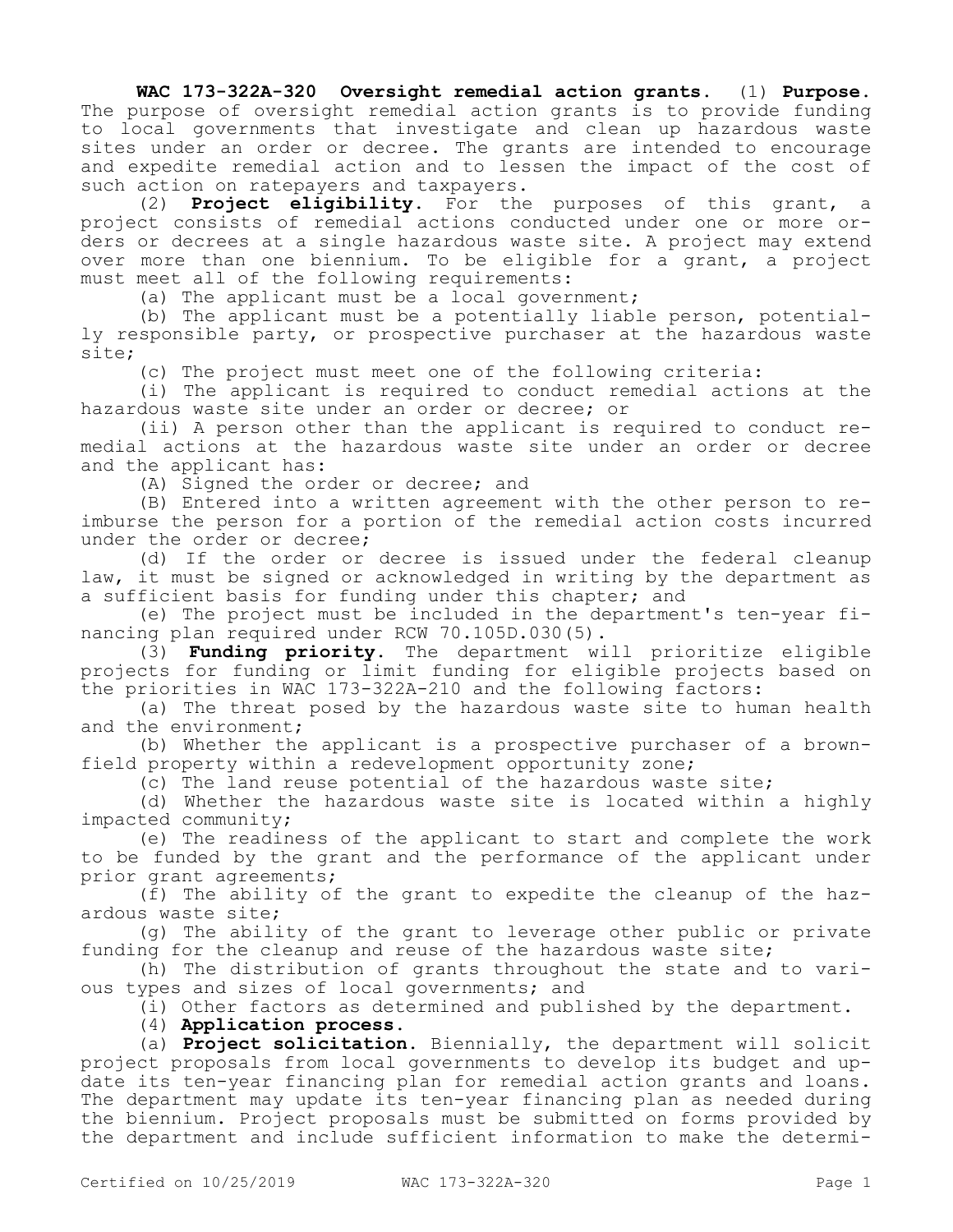nations in (c) of this subsection. For multibiennial projects, proposals must be updated biennially. To be considered for inclusion in the department's budget for remedial action grants and loans, project proposals and updates should be submitted by the dates published by the department.

(b) **Application submittal.** Applications must be submitted on forms provided by the department and include sufficient information to make the determinations in (c) and (d) of this subsection. For multibiennial projects, an application must be submitted before each biennium for which additional funds are requested. Completed applications should be submitted by the dates published by the department.

(c) **Project evaluation and ranking.** Project proposals and applications will be reviewed by the department for completeness and evaluated to determine:

(i) Project eligibility under subsection (2) of this section; and

(ii) Funding priority under subsection (3) of this section.

(d) **Agreement development.** The department will make funding decisions only after funds have been appropriated. After deciding to fund an eligible project, the department will negotiate with the applicant the scope of work and budget for the grant and develop the agreement. The department will consider:

(i) Funding priority under subsection (3) of this section;

(ii) Cost eligibility under subsections (5) and (6) of this section;

(iii) Allowable funding under subsections (7) and (8) of this section; and

(iv) Availability of state funds and other funding sources.

(e) **Fund management.** The department may adjust funding levels or fund additional eligible projects during a biennium if additional funds should become available.

(5) **Cost eligibility.** To be eligible for funding, a project cost must be eligible under this subsection and the terms of the grant agreement and be approved by the department.

(a) **Eligible costs.** Eligible costs for an oversight remedial action grant include, but are not limited to, reasonable costs for the following:

(i) Emergency or interim actions;

(ii) Remedial investigations;

(iii) Feasibility studies and selection of the remedy;

(iv) Engineering design and construction of the selected remedy; and

(v) Operation and maintenance or monitoring of a cleanup action component for up to one year after construction completion of the component.

(b) **Ineligible costs.** Ineligible costs for an oversight remedial action grant include, but are not limited to, the following:

(i) The cost of developing the grant application or negotiating the grant agreement;

(ii) The cost of dispute resolution under the order or decree or the grant agreement;

(iii) The costs incurred under an order or decree by a potentially liable person, potentially responsible party, or prospective purchaser other than the recipient, except as provided under subsection (2)(c)(iii) of this section;

(iv) Retroactive costs, except as provided under subsection (6) of this section;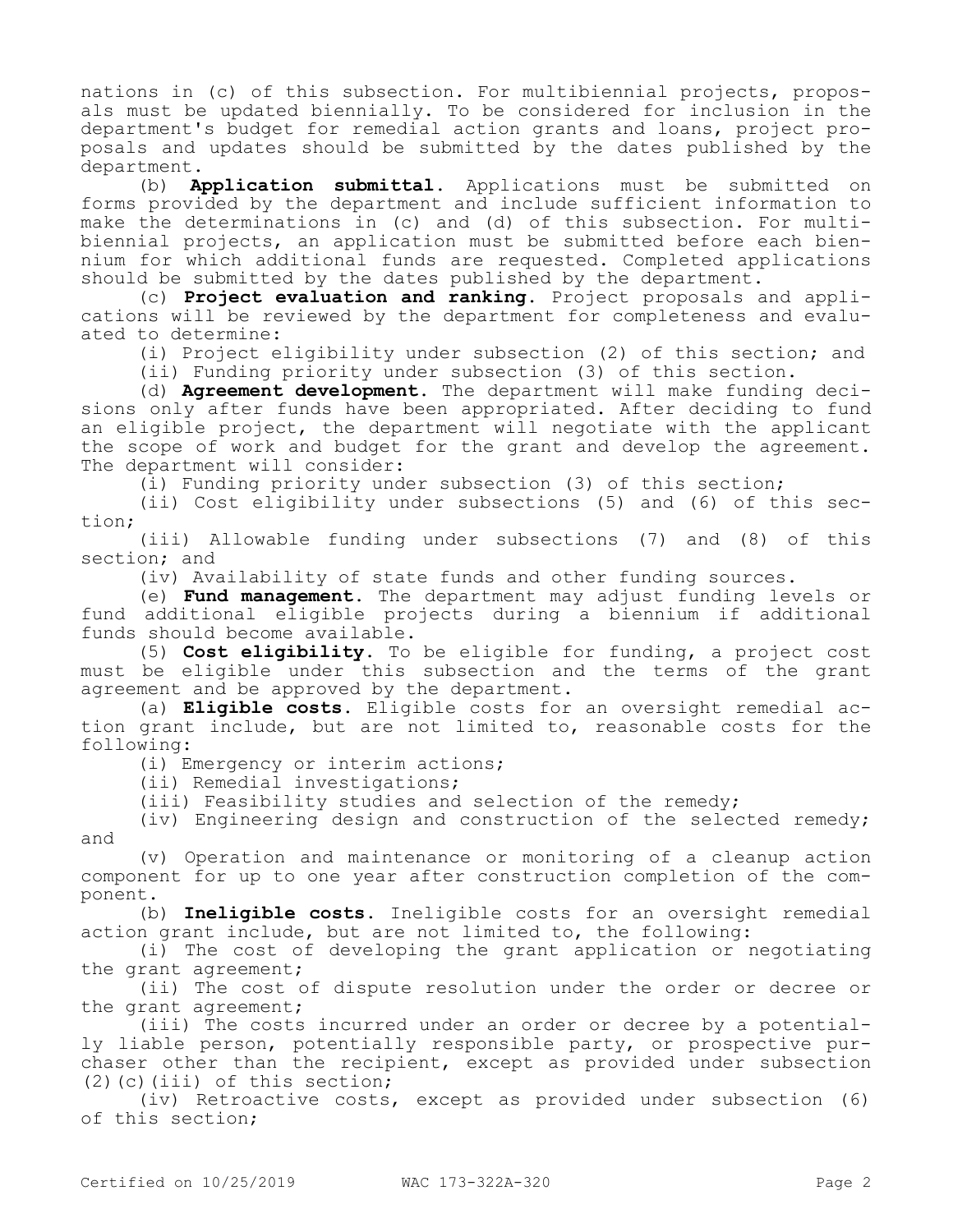(v) The remedial action costs of the department or the U.S. Environmental Protection Agency reasonably attributable to the administration of an order or decree for remedial action at the hazardous waste site, including reviews of reimbursement requests;

(vi) Natural resource damage assessment and restoration costs and liability for natural resource damages under chapter 70.105D RCW or the federal cleanup law;

(vii) Site development and mitigation costs not required as part of a remedial action;

(viii) Legal costs including, but not limited to, the cost of seeking client advice, pursuing cost recovery, contribution, or insurance claims, participating in administrative hearings, pursuing penalties or civil or criminal actions against persons, penalties incurred by the recipient, defending actions taken against the recipient, and any attorney fees incurred by the recipient; and

(ix) In-kind contributions.

(6) **Retroactive cost eligibility.** The following retroactive costs are eligible for reimbursement if they are also eligible under subsection (5) of this section:

(a) Costs incurred under the order or decree between the effective date of the order or decree and the agreement signature date;

(b) Costs incurred under the order or decree during the period of a prior grant agreement that have not been reimbursed by the department;

(c) Costs incurred negotiating the order or decree, provided that the costs are not legal costs and were incurred within:

(i) Sixty days after starting negotiations for an order; or

(ii) One hundred twenty days after starting negotiations for a decree; and

(d) Costs incurred before the effective date of the order or decree conducting independent remedial actions, provided that:

(i) The actions are:

(A) Conducted within five years before the start of negotiations for the order or decree;

(B) Consistent with the remedial actions required under the order or decree;

(C) Compliant with the substantive requirements of chapter 173-340 WAC; and

(D) Incorporated as part of the order or decree; and

(ii) Costs incurred before the start of negotiations for the order or decree do not exceed six hundred thousand dollars.

(7) **Funding of eligible costs.**

(a) **Department share.** The department may fund up to fifty percent of the eligible costs. Except for extended grant agreements, the department may fund a higher percentage of the eligible costs as follows.

(i) The department may fund up to an additional twenty-five percent of the eligible costs if the applicant is:

(A) An economically disadvantaged county, city, or town; or

(B) A special purpose district with a hazardous waste site located within an economically disadvantaged county, city, or town.

(ii) The department may fund up to an additional fifteen percent of the eligible costs if the applicant uses innovative technology.

(iii) The department may fund up to a total of ninety percent of the eligible costs if the eligible costs for the project are less than five million dollars and the director or designee determines the additional funding would: